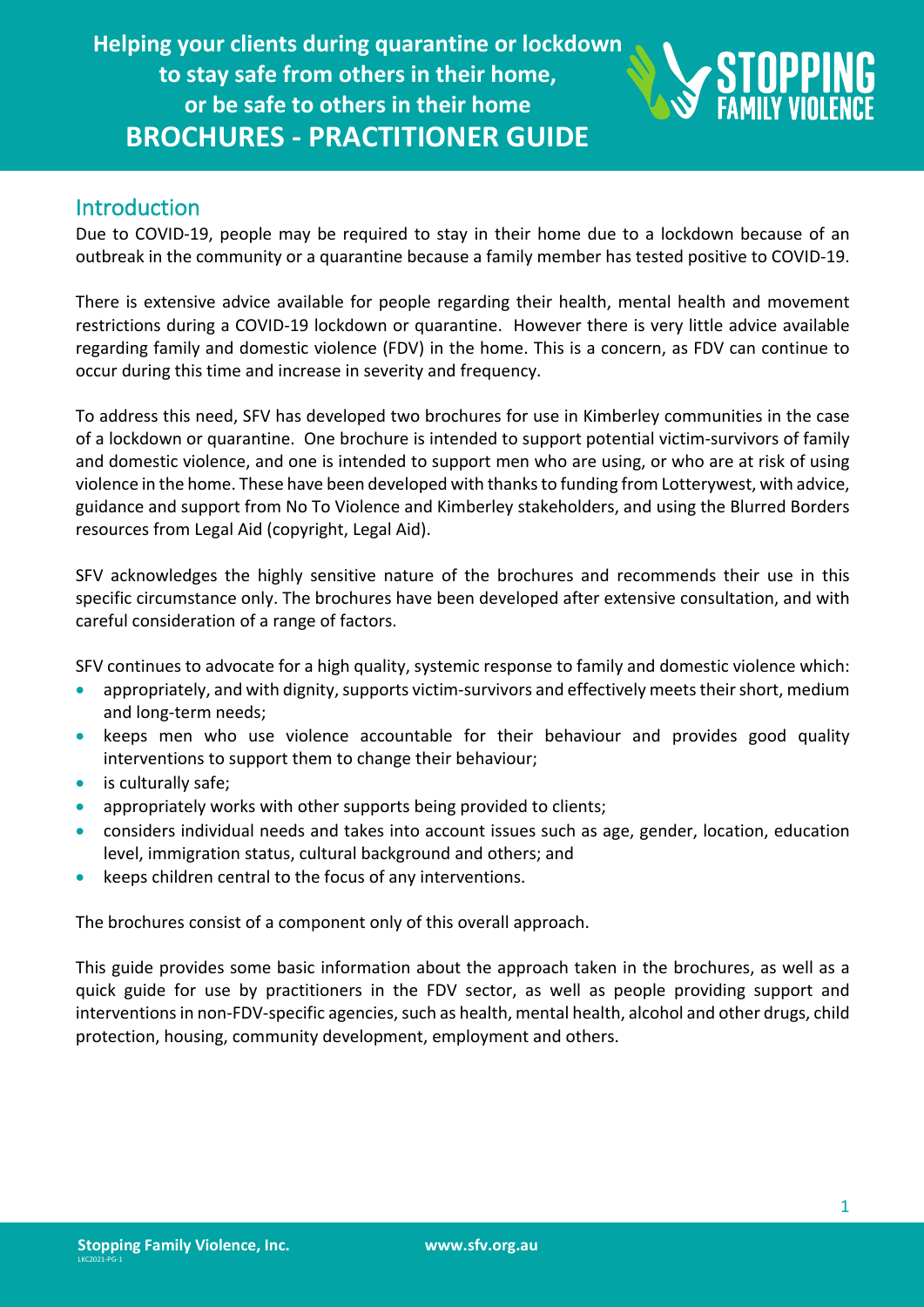

## About the brochures

### Consultations

The brochure was developed after extensive consultations with Kimberley community service providers as part of the Lotterywest-funded project exploring the impact of COVID-19 on the provision of family and domestic violence services to the Kimberley. Specific cultural and FDV advice was provided by No To Violence for the project. Additional advice on cultural, FDV and local issues was provided by stakeholders interviewed during the project, as well as advice on the readability, applicability and content of the brochures.

#### Use of Blurred Borders

The brochures include the Blurred Borders graphics (copyright Legal Aid), as they are a commonly-used tool for explaining complex legal, tenancy, child protection and family violence matters among Aboriginal communities in the Kimberley. As much as possible, the text relating to each diagram is consistent with other uses of the Blurred Borders resource, which should aid in interpretation by clients. Some additional Blurred Borders cards were developed especially for this project, specifically: keeping cool and dry in hot weather; looking after country; and indoor relaxation. These were developed to reflect the particular challenges inherent in isolating at home in the Kimberley, including in remote communities.

#### Font and text

The brochures were designed to be as accessible as possible to all users. The brochures use a large, sans serif font to assist those with vision impairment, and simple language to assist those whose first language is not English, or where a person has low level of literacy. Text is supported by pictures.

#### Person who can 'step in'

A concern raised by multiple stakeholders was a situation where Aboriginal community members were reluctant to intervene in family violence situations due to a range of barriers. One key barrier was that in some locations, for cultural or other reasons, community members feel they are not permitted to interfere in a family violence situation, depending on the particular relationship between the community member and either the perpetrator or the victim-survivor.

These brochures have addressed this issue in multiple ways. Firstly, both brochures state categorically that family violence is not part of Aboriginal culture. Second, victim-survivors are encouraged to have a safety plan, which may include acceptable pathways for actively seeking help during a crisis situation. Third, the brochures include an encouragement to plan in advance with their partner to nominate suitable people who can have permission to 'step in' if violence is escalating. These people should be agreed by both partners in advance and should be someone who is willing to step in (where it is safe), and take actions such as calling the police, removing weapons, alcohol, or car keys, or removing the perpetrator, or assisting the victim-survivor to leave safely with the children. The persons can be relatives, community members or service providers. Both partners need to agree in advance that each person is a safe person and that there can be no repercussions or consequences for the person for taking those actions from either partner, or their family members or friends.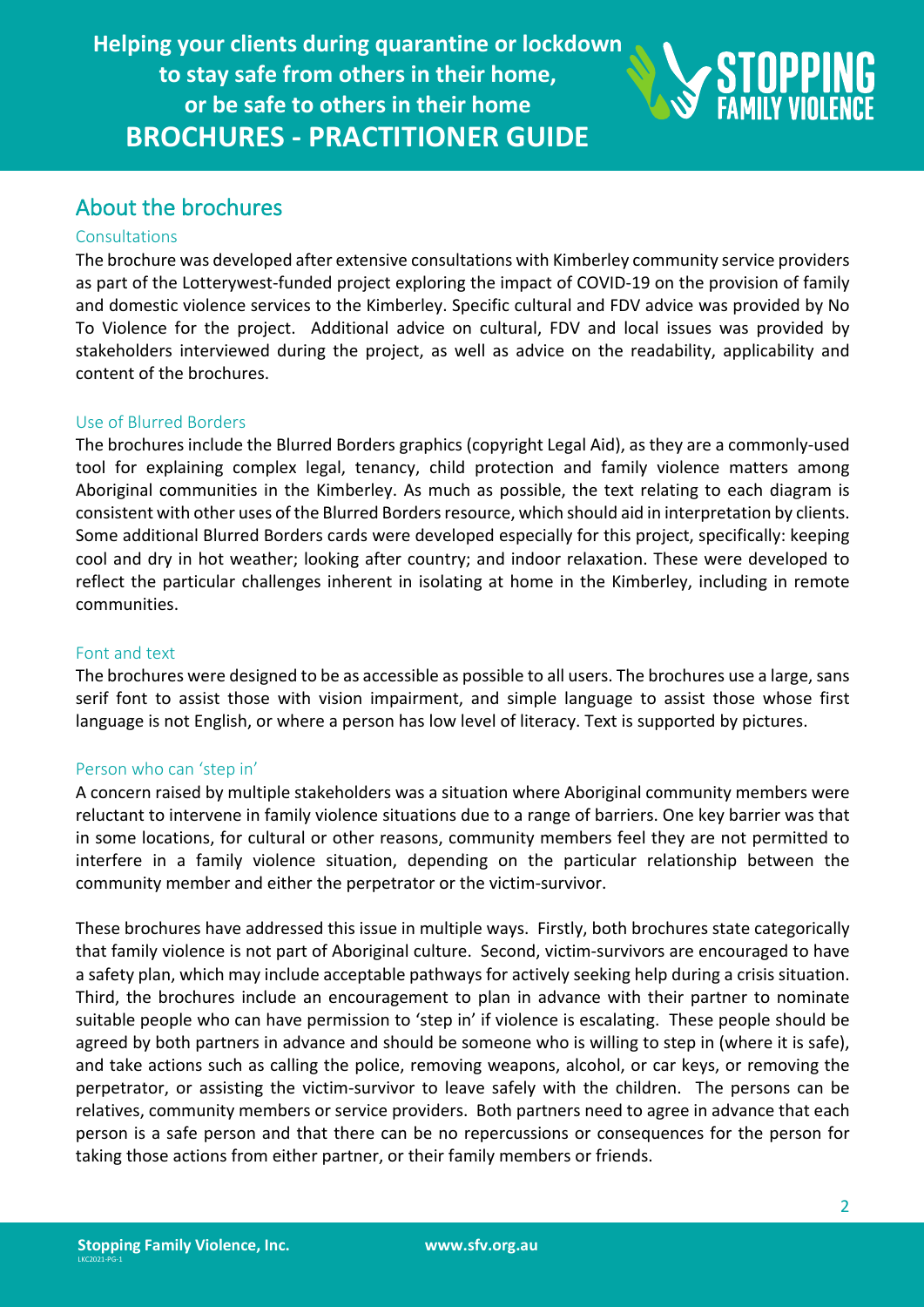

## Brochure supporting victim-survivors to be safe

### Target group

The brochure for victim-survivors, entitled 'KEEPING SAFE FROM OTHERS IN YOUR HOME DURING LOCKDOWN OR QUARANTINE' has been designed to support victim-survivors who, due to the lockdown and quarantine, feel they have no choice but to remain in their home with their family member who uses violence. This is also suitable for victim-survivors who, after assessing their own safety, and balancing the options available to them, feel they should remain in their home in the short term.

### Contents of the brochure

The brochure has been designed to balance a need for simple, straightforward, practical information against the complex and challenging task facing women who experience violence in their home. The brochures should be used within a wider range of services which provide safety and support.

The victim-survivor brochure contains the following aspects:

- Reassurance that victim-survivors are capable of assessing their own risk (page 1)
- Reassurance that they are strong and that any violence is not their fault (page 1)
- Simplified information about the main forms of family violence (pages 2-3)
- Practical and achievable tips for basic safety planning (page 4)
- Practical and achievable tips for staying mentally healthy, building on the Act, Belong, Commit approach but focused on keeping relaxed and active, keeping connected, looking after others and focusing on something important to them (pages 5-6)
- Practical and straightforward advice on ways to ensure their home is a comfortable space to reduce stress and increase safety during isolation (page 7)
- Some prompts for thinking about the future, focusing on building independence and seeking supports (page 7)
- Phone numbers to call if seeking support (page 8)
- Dedicated space on the back page to enable service providers to add their own stamp, sticker or contact details (page 8)

### Suggested supporting activities

- This is a potentially life-threatening situation, and every effort should be made by services to ensure the victim-survivor's safety and her children's safety at all times.
- Practitioners can work with victim-survivors to recognise their strengths and capabilities, and support them to maintain their work towards their own goals and lifestyle choices.
- Where possible, a victim-survivor should be supported to have a safety plan in place, including an emergency kit and a phone.
- A victim-survivor and her partner can together nominate safe people who can 'step in' if a situation is escalating, without fear of consequences from the perpetrator or other family members.